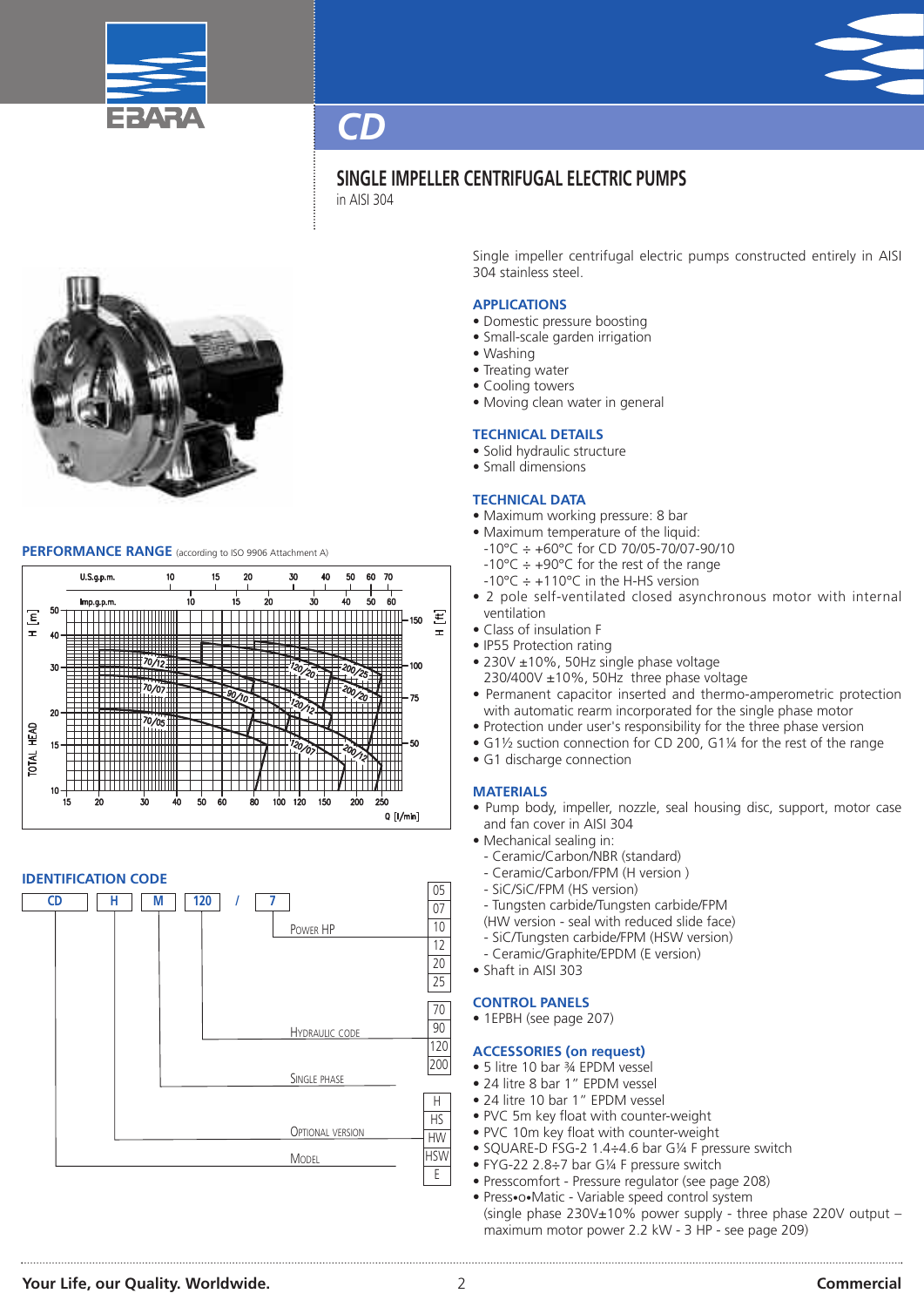



# **SINGLE IMPELLER CENTRIFUGAL ELECTRIC PUMPS** in AISI 304

#### **CD 70 range PERFORMANCE CURVES**

(according to ISO 9906 Attachment A)



**CD 120 range PERFORMANCE CURVES** (according to ISO 9906 Attachment A)



### **CD 90 range PERFORMANCE CURVES**

(according to ISO 9906 Attachment A)





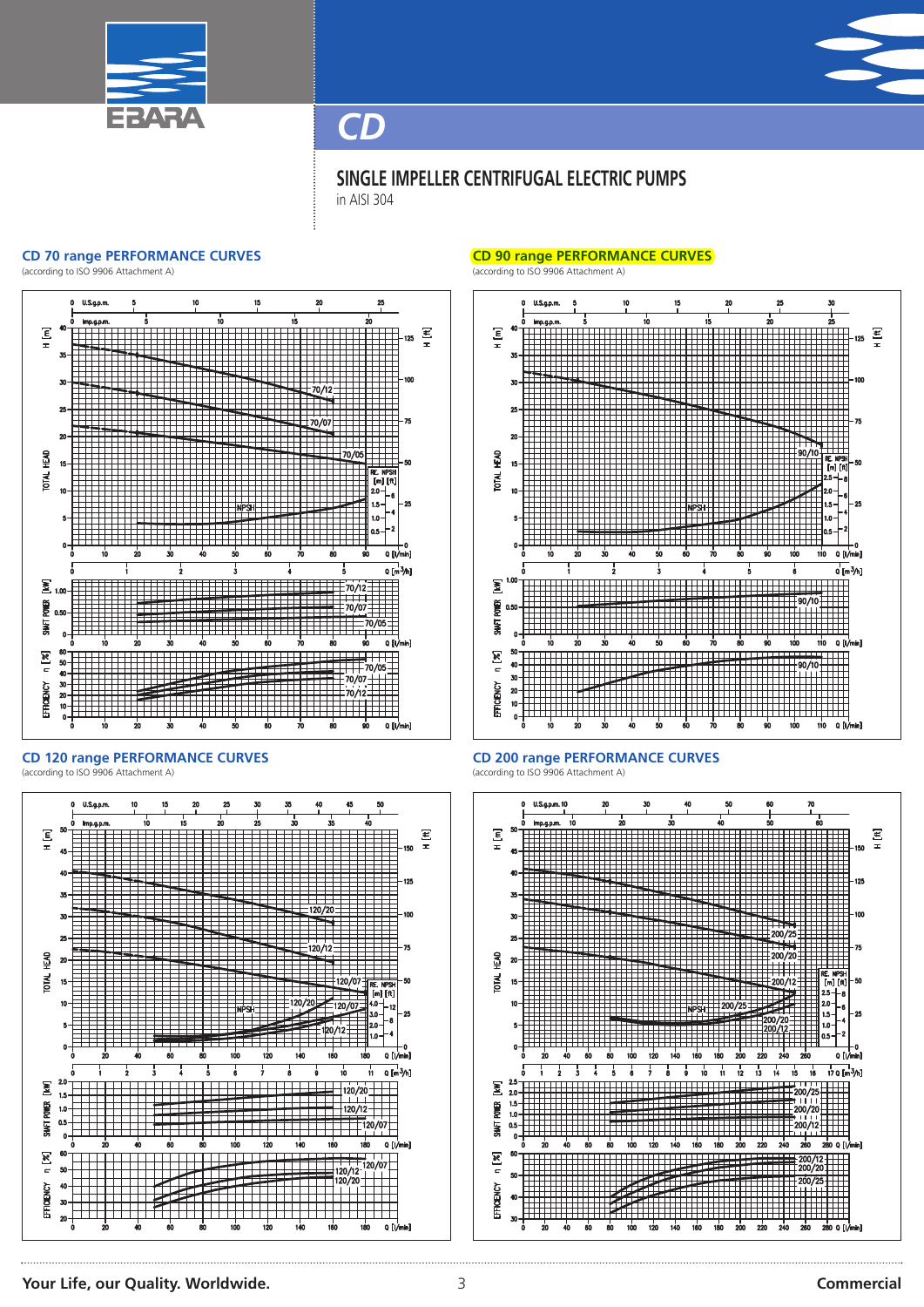



# **SINGLE IMPELLER CENTRIFUGAL ELECTRIC PUMPS** in AISI 304

### **PERFORMANCE TABLE**

| <b>Model</b>         |              | P2             |      | Q=Flow rate                    |      |      |       |      |                          |                          |                          |                          |                          |
|----------------------|--------------|----------------|------|--------------------------------|------|------|-------|------|--------------------------|--------------------------|--------------------------|--------------------------|--------------------------|
| <b>230V</b>          | 230/400V     |                |      | 20<br>l/min                    | 50   | 80   | 90    | ' 10 | 13C                      | 160                      | 180                      | 210                      | 250                      |
| single phase         | three-phase  | [HP]           | [kW] | $\lambda$<br>m <sup>3</sup> /h |      | 4,8  | 5,4   | 6.6  | 7.8                      | 9,6                      | 10,8                     | 12,6                     | 15,0                     |
|                      |              |                |      |                                |      |      |       |      | H=Head [m]               |                          |                          |                          |                          |
| 70/05<br>CDM         | 70/05<br>СD  | 0.5            | 0.37 | 20.                            | 18,4 | 15.9 | 15.0  |      | -                        |                          |                          | -                        | $\overline{\phantom{a}}$ |
| 70/07<br><b>CDM</b>  | CD 70/07     | 0,8            | 0,55 | 28,0                           | 24,5 | 20,5 |       |      | $\overline{\phantom{a}}$ | -                        | $\overline{\phantom{0}}$ | $\overline{\phantom{a}}$ | $\overline{\phantom{0}}$ |
| 70/12<br><b>CDM</b>  | CD 70/12     | $\cdot$ $\sim$ | 0,9  | 35,0                           | 31,2 | 26,5 |       | -    | $\overline{\phantom{a}}$ | $\overline{\phantom{a}}$ | $\overline{\phantom{0}}$ | $\overline{\phantom{0}}$ |                          |
| <b>DM 90/10</b>      | CD 90/10     |                | 0.75 | 30,3                           | 27,2 | 23,6 | 22,31 | 19,5 |                          |                          |                          |                          |                          |
| 120/07<br>CDM        | 120/07<br>LΒ | 0.8            | 0,55 | $\overline{\phantom{a}}$       | 20,5 | 18.7 | 18.1  | 16,8 | 5.5                      | 3.                       | 12,5                     | $\overline{\phantom{a}}$ |                          |
| 120/12<br>CDM        | 120/12<br>CD | $\cdot$ $\sim$ | 0,9  | $\overline{\phantom{0}}$       | 29,5 | 27.7 | 26.   | 24,3 | 22,4                     | 19,5                     | $\overline{\phantom{0}}$ | $\overline{\phantom{a}}$ | $\overline{\phantom{a}}$ |
| 120/20<br><b>CDM</b> | CD 120/20    |                |      | $\overline{\phantom{0}}$       | 37,5 | 35.3 | 34.6  | 33.  | 31.4                     | 28,6                     | $\overline{\phantom{0}}$ | $\overline{\phantom{0}}$ | $\overline{\phantom{0}}$ |
| 200/12<br><b>CDM</b> | CD 200/12    |                | 0,9  |                                |      | 20,6 | 20,2  | 19.5 | 18,5                     | 17.1                     | 16,                      | 14.6                     | 12,5                     |
| CDM 200/20           | CD 200/20    |                |      | $\overline{\phantom{0}}$       |      | 31,0 | 30,6  | 29,7 | 28,9                     | 27,5                     | 26,6                     | 25.                      | 23,0                     |
|                      | CD 200/25    | ۵.5            | 8,   | $\overline{\phantom{0}}$       |      | 38,0 | 37,5  | 36,4 | 35,3                     | 33,6                     | 32,4                     | 30,5                     | 28,0                     |

### **DIMENSIONS**



### **DIMENSIONS TABLE**

| Model           | Dimensions [mm] |                          |     |     |     |                |              |                  |     |                          |     | Weight                   |                 |                |     |     |                 |                             |      |
|-----------------|-----------------|--------------------------|-----|-----|-----|----------------|--------------|------------------|-----|--------------------------|-----|--------------------------|-----------------|----------------|-----|-----|-----------------|-----------------------------|------|
|                 |                 |                          | B   | н   | H1  | H <sub>2</sub> |              |                  |     |                          | M1  |                          |                 | N <sub>1</sub> |     | W   | <b>DNA</b>      |                             | [kg] |
|                 |                 | 2                        |     |     |     |                |              | [2]              |     |                          |     | [2]                      |                 |                |     |     |                 |                             | [2]  |
| 70/05<br>CD(M)  | 208             | 209                      | 298 | 229 | 106 | 123            | 04           | 105              | 100 | 100                      | 130 | 30                       | '20             | 50             | 16  | 78  | $G1\%$          | 9.4                         | 9,4  |
| 70/07<br>CD(M)  | 208             | 209                      | 298 | 229 | 106 | 123            | 04           | 105              | 100 | 100                      | 130 | 130                      | 120             | '50            | 131 | 93  | $G1\frac{1}{4}$ | 10,8                        | 10,8 |
| 70/12<br>CD(M)  | 208             | 208                      | 328 | 229 | 106 | 123            | 104          | 105              | 100 | 100                      | 130 | 130                      | 120             | 150            | 131 | 93  | $G1\%$          | 14,1                        | 14,1 |
| CD(M) 90/10     | 208             | <b>209</b>               | 328 | 29' | 106 | 123            | 04           | 105 <sub>1</sub> |     | 100                      | 130 | 30                       | 20 <sup>°</sup> |                |     | 93  | $G1\frac{1}{4}$ | 12.4                        | 12,4 |
| i20/07          | 208             | 209                      | 298 | 229 | 106 | 123            | 104          | 105              | 100 | 100                      | 130 | 30                       | 20              | 50             | 16  | 78  | $G1\%$          | 10,                         | 10,7 |
| 120/12<br>CD(M) | 208             | 208                      | 328 | 229 | 106 | 123            | 104          | 104              | 100 | 100                      | 130 | 130                      | 120             | 150            | 131 | 93  | $G1\frac{1}{4}$ | 13,3                        | 13,3 |
| 120/20<br>CD(M) | 232             | 232                      | 356 | 250 | 118 | 132            | 16           | 116              | 120 | 120                      | 150 | 50                       | 140             | 170            | 133 | 95  | $G1\frac{1}{4}$ | 17,3                        | 17,3 |
| 200/12<br>CD(M) | 208             | 208                      | 328 | 229 | 106 | 123            | 104          | 104              | 100 | 100                      | 130 | 130                      | 120             | 50             | 131 | 93  | $G1\frac{1}{2}$ | $\sim$ $\sim$ $\sim$<br>۱Ζ. | 12,8 |
| CD(M) 200/20    | 213             | 213                      | 356 | 229 | 106 | 123            | $ 09\rangle$ | 109              | 120 | 120                      | 150 | 50                       | 140             | 70             | 133 | 95  | $G1\frac{1}{2}$ | 16.                         | 16,7 |
| CD 200/25       | 232             | $\overline{\phantom{0}}$ | 366 | 250 | 18  | 132            | 16           | . .              | 120 | $\overline{\phantom{a}}$ | 150 | $\overline{\phantom{0}}$ | 140             | 70             | 38  | 100 | $G1\frac{1}{2}$ | 17.4                        |      |
|                 |                 |                          |     |     |     |                |              |                  |     |                          |     |                          |                 |                |     |     |                 |                             |      |

[1]= Three-phase only [2]= Single phase only

# **Your Life, our Quality. Worldwide.** 4 **Commercial**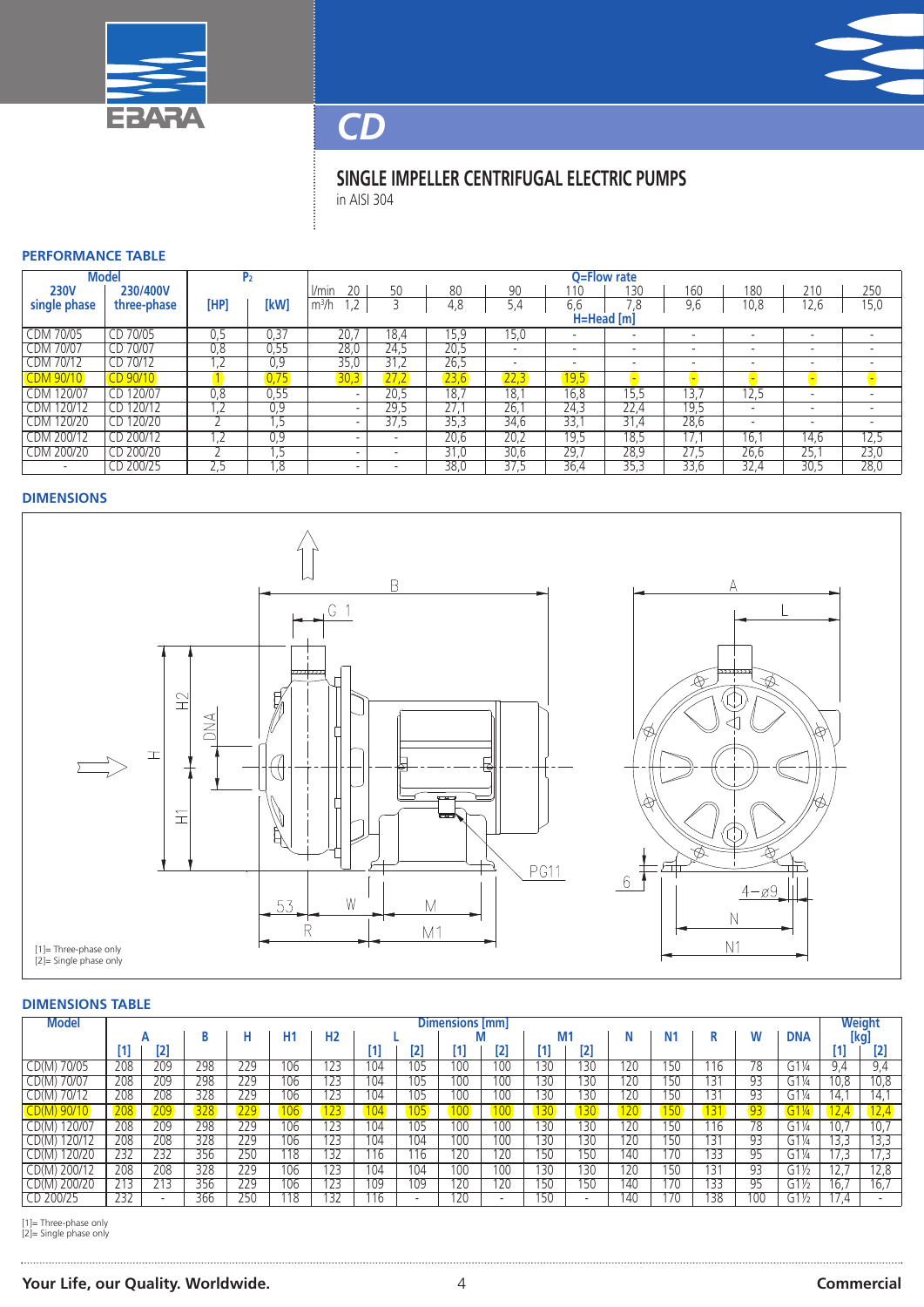



**SINGLE IMPELLER CENTRIFUGAL ELECTRIC PUMPS** in AISI 304

# **SECTIONAL VIEW**



# **MATERIALS TABLE**

| Ref.            | <b>Name</b>          | <b>Material</b>                             | Ref.            | <b>Name</b>               | <b>Material</b>            |
|-----------------|----------------------|---------------------------------------------|-----------------|---------------------------|----------------------------|
|                 | Pump body            | EN 1.4301 (AISI 304)                        | $\overline{24}$ | Filler cap                | AISI 303                   |
| 3               | Motor support        | EN 1.4301 (AISI 304)                        | 25              | Drain plug                | AISI 303                   |
| 4               | Seal housing disc    | EN 1.4301 (AISI 304)                        | $\overline{26}$ | $O-Ring [2]$              | <b>NBR</b>                 |
| 6               | Rotor shaft          | AISI 303<br>Part in contact with the liquid | 31              | Sealing disc spacer       | EN 1.4301 (AISI 304)       |
|                 | Impeller             | EN 1.4301 (AISI 304)                        | 32              | Key                       | EN 1.4301 (AISI 304)       |
| $\overline{11}$ | Mechanical seal [2]  | Carbon/Ceramic/NBR                          | 34              | Impeller nut              | EN 1.4301 (AISI 304)       |
| 12              | Motor case           |                                             | 36              | Motor casing              | EN 1.4301 (AISI 304)       |
| $\overline{13}$ | Motor cover          | Aluminium                                   | 56              | Terminal box cover gasket | <b>NBR</b>                 |
| 14              | Fan                  | Polypropylene                               | 58              | Cable gland               | $\overline{\phantom{a}}$   |
| 15              | Fan cover            | EN 1.4301 (AISI 304)                        | 73              | Wear ring [3]             | EN 1.4301 (AISI 304)       |
| 16              | Terminal box         |                                             | 75              | Washer                    | EN 1.4301 (AISI 304)       |
| 17              | Terminal box cover   | Polvamide                                   | $\overline{76}$ | Washer                    | EN 1.4301 (AISI 304)       |
| $\overline{18}$ | Sealing ring         | <b>NBR</b>                                  | 77              | $O-Ring [2]$              | <b>NBR</b>                 |
| 19              | Bearing (pump side)  | $\overline{\phantom{a}}$                    | 78              | O-Ring [2]                | <b>NBR</b>                 |
| 20              | Bearing (motor side) | $\overline{a}$                              | 93              | Sealing ring              | <b>NBR</b>                 |
| $\overline{21}$ | Adjusting ring       | Steel C70                                   | 110             | Motorprotector [1]        | $\overline{\phantom{a}}$   |
| $\overline{22}$ | Tie-rod              | Galvanised Fe 42                            | 200             | Screw (pump body)         | A2 UNI7323 stainless steel |
| 23              | Capacitor [1]        |                                             |                 |                           |                            |

[1]= For single phase only<br>[2]= FPM for CDH and CDHS<br>[3]= NBR for CD 70/05, 70/07, 90/10, FPM for H and HS 70/05, 70/07, 90/10 versions

# **MECHANICAL SEAL CD** standard **MATERIALS MATERIALS TABLE**



| Ref. | <b>Name</b>     | <b>Material</b> |
|------|-----------------|-----------------|
| А    | Rotating part   | Ceramic         |
| B    | Fixed part      | Carbon          |
|      | O-Rina          | <b>NBR</b>      |
|      | O-Ring          | <b>NBR</b>      |
|      | O-Ring          | <b>NBR</b>      |
|      | Spring          | AISI 316        |
| a    | Structure/frame | <b>AISI 304</b> |